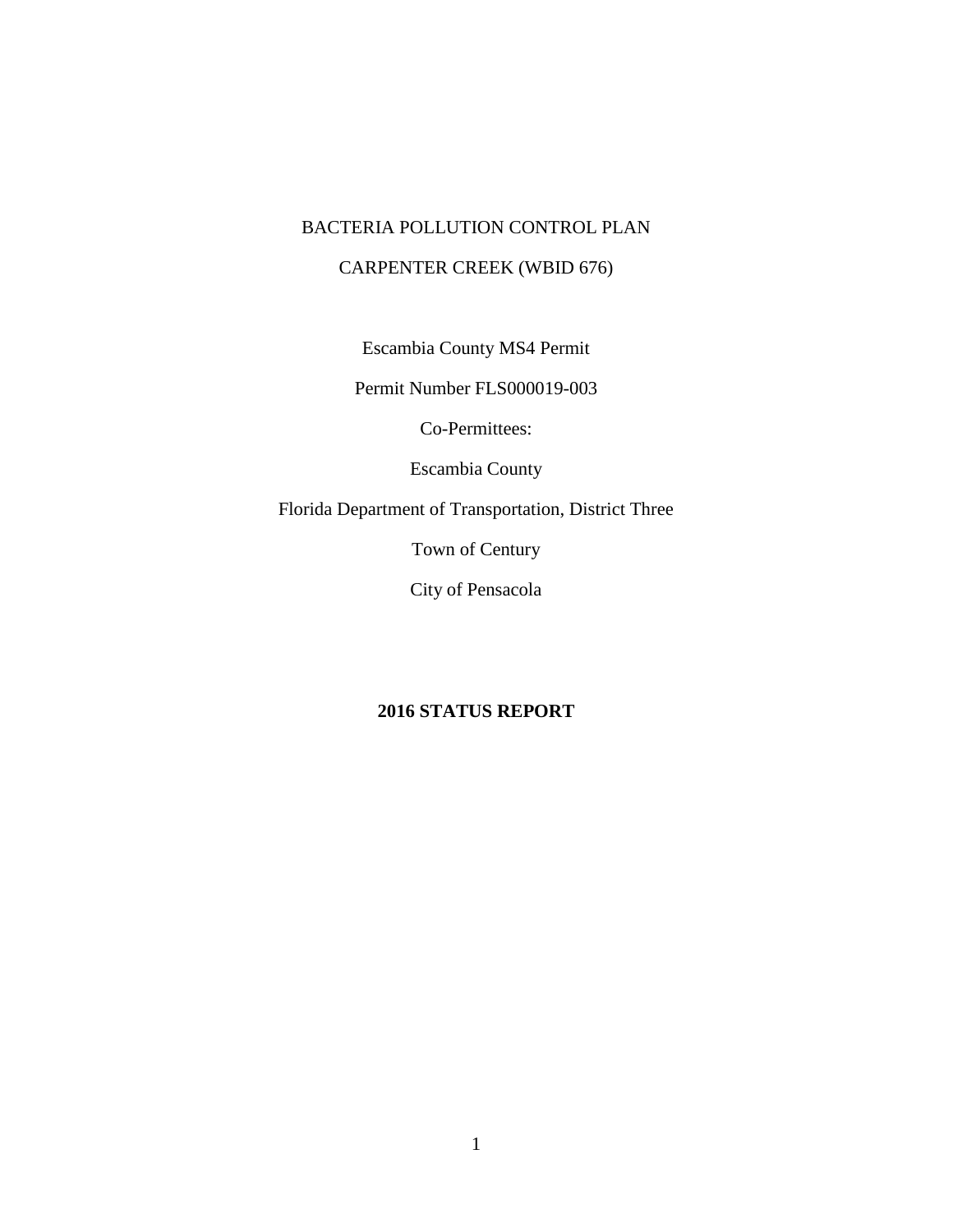#### **EXECUTIVE SUMMARY**

The Carpenter Creek watershed (WBID 676) is approximately 6,760 acres in size and flows into Bayou Texar (WBID 738). The Bayou Texar watershed is approximately 5,266 acres in size. Both Carpenter Creek and Bayou Texar have been verified as impaired for fecal coliform bacteria. In 2012 FDEP adopted a fecal coliform TMDL for both of the waterbodies. Fecal coliform reductions assigned to the waterways are 49 % for Bayou Texar 28 % for Carpenter Creek. As part of the requirements of Escambia County's NPDES/MS4 permit Escambia County prepared a "TMDL Prioritization Report". This report names the Carpenter Creek fecal coliform TMDL as the top priority TMDL to be addressed in the County's and co-permittees NPDES/MS4 permit. The Bayou Texar fecal coliform TMDL is ranked number two. The NPDES/MS4 permit requires that a Bacteria Pollution Control Plan (BPCP) be prepared and implemented to achieve fecal coliform load reductions allocated in the TMDL.

FDEP formally approved the County and its co-permittees Carpenter Creek BPCP on June 15, 2016. The 2016 NPDES/MS4 Annual Report includes the approved BPCP and the first year's data collected under the Carpenter Creek BPCP.

The 2016 data confirms that Carpenter Creek is indeed impaired for the fresh surface water bacteriological criteria *Escherichia coli* (*E. coli*). All of the five stations monitored exceeded the 410 MPN/100mL *E. coli* ten percent threshold value (TPTV). The worst water quality was at Davis Blvd. with 91 a percent exceedance of the TPTV. The two upstream sites (Burgess and Olive) had 25 percent greater than the TPTV. The two sites downstream of Davis (Brent and Ninth) had 42 percent samples greater than the TPTV. As a whole the 2016 data set exceeded the TPTV 43 percent of the time. The geometric mean for the 60, 2016 *E. coli* data points is 368 MPN/100 mL with the Davis Blvd. station over twice that value, 784 MPN/100mL.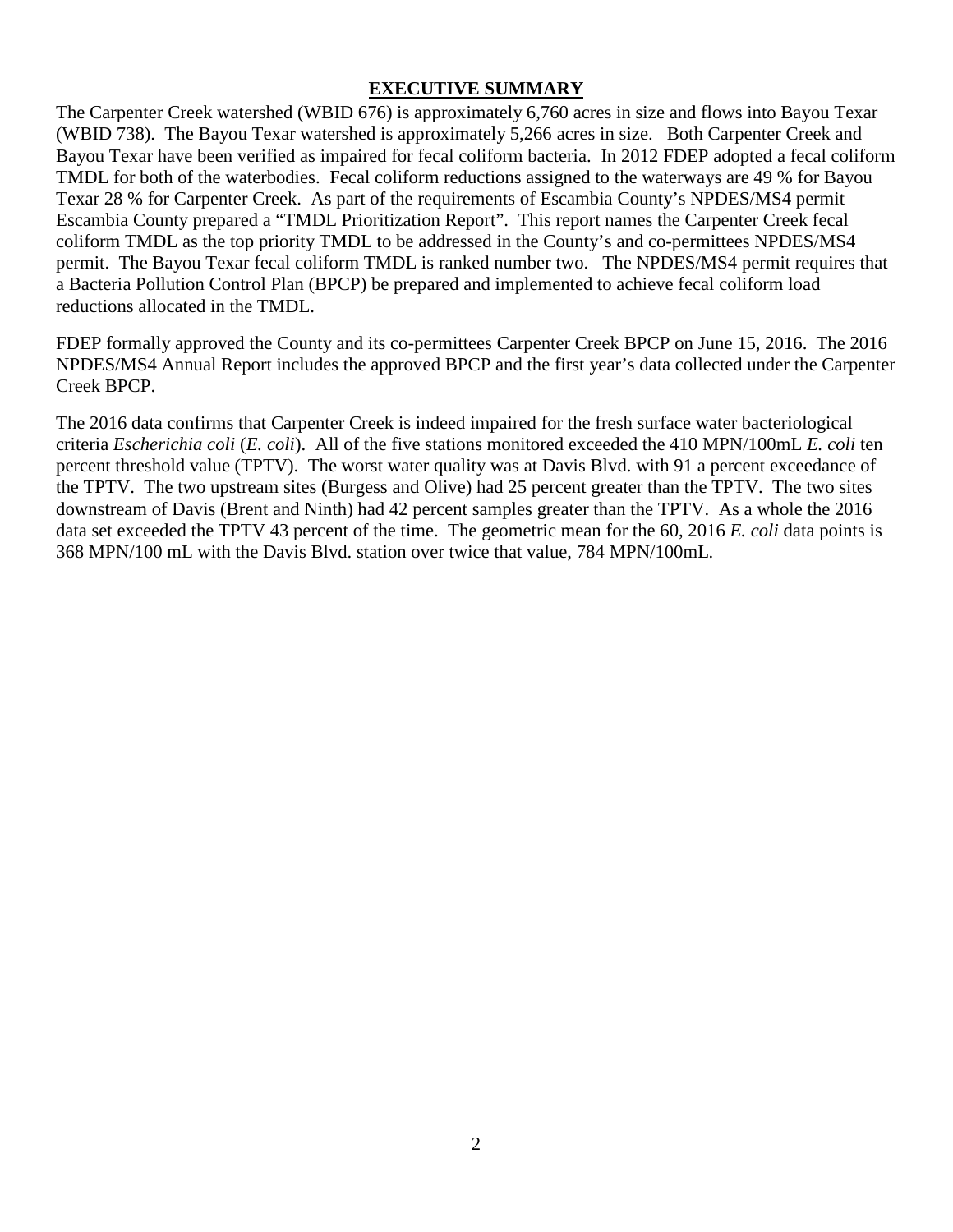#### STATUS REPORT

FDEP formally approved the County and its co-permittees Carpenter Creek BPCP on June 15, 2016. This is the first status report for the Carpenter Creek bacteria pollution control plan (BPCP). The proposed implementation schedule is on schedule for the most part. Monthly sampling of the five proposed stations began on time in January 2016. Data collected this year constitutes most of this first status report. A Carpenter Creek stakeholder's kick-off meeting was proposed for February 2017, that meeting has been rescheduled for March 2017.

### WATER QUALITY DISCUSSION

Figure 1 is a map of the Carpenter Creek basin identified as water body ID (WBID) 676. Carpenter Creek is the contributing freshwater source to Bayou Texar (WBID 738). For management purposes the dividing line between Carpenter Creek (WBID 676) and Bayou Texar (738) is the 12th Avenue Bridge. All five of the sites monitored in this BPCP are upstream of the 12th Ave. Bridge, Figure 2. Station descriptions are located in Table 1.



**Figure 1. Carpenter Creek watershed WBID 676**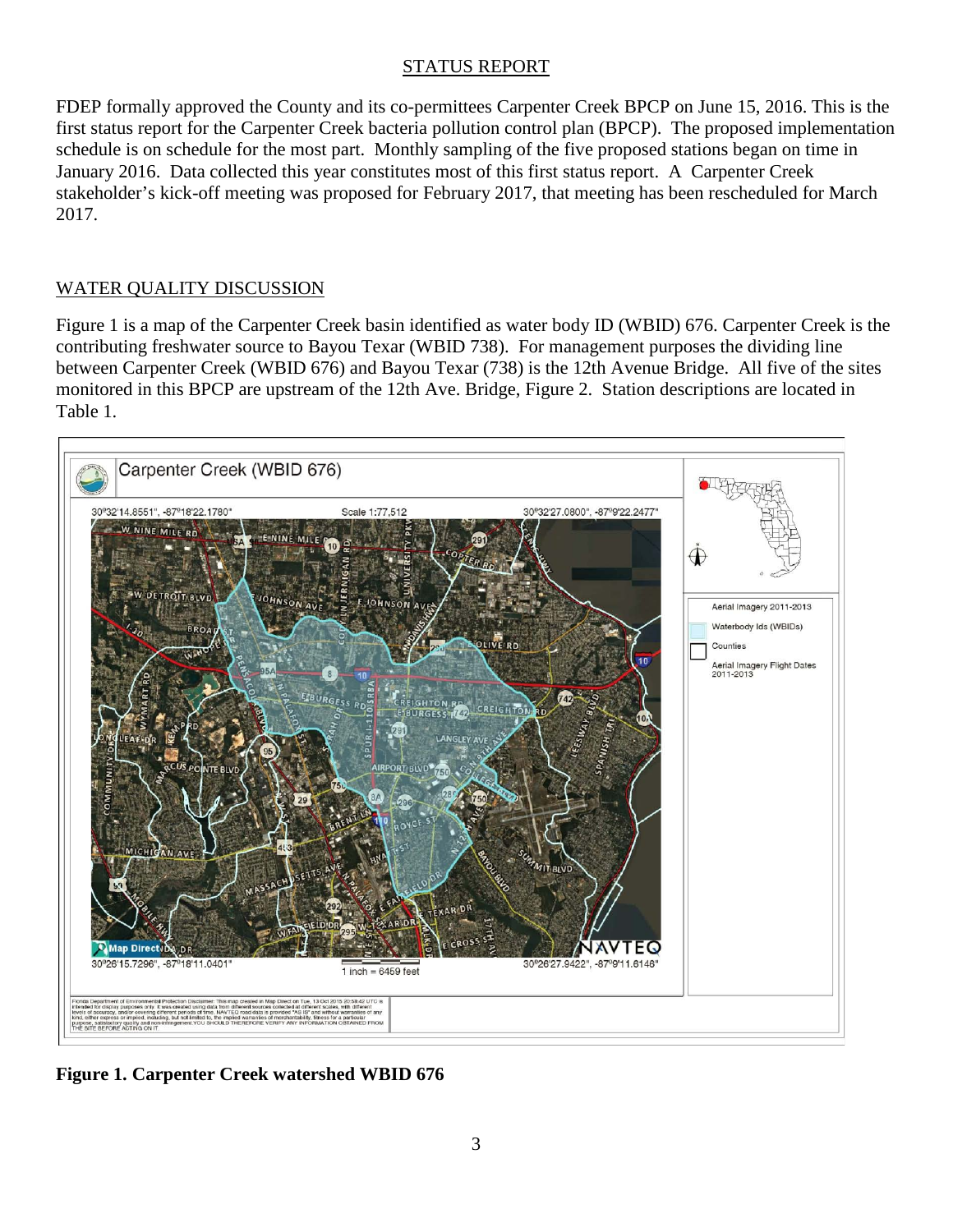### WATER QUALITY DISCUSSION (continued)

All of the 2016 surface water quality data is presented in Table 2. Presented in the table are field parameters water (temperature, specific conductance, dissolved oxygen and dissolved oxygen percent saturation), turbidity and *Escherichia coli*. Across the top of the table the three day antecedent rainfall is provided as reported by the National Weather Service for Pensacola. Antecedent rainfall data is often useful when trying to understand bacterial contamination in surface waters. At the end of the status report Figures 7 – 11, present the 2016 *E. coli* data for each station in bar chart format.

Figure 3 graphically presents the 2016 *E. coli* data with the three day antecedent rainfall total. The 2016 Carpenter Creek show a very weak correlation (R2=0.0064) with the 3 day antecedent rainfall totals (Figure 4). The exception was on August 8th after a 0.52 inch rainfall event. The rain was primarily in the upstream portion of the basin and patchy in nature. This resulted in the Ninth Avenue value, still elevated at 459 MPN/100mL, being much lower than the upstream stations. All of the upstream stations were greater than 2000 MPN/100mL, with the Burgess Rd. site coming in at 7701 MPN/100mL. This one sample was the highest recorded by far for 2016. The elevated result was greater than the "re-sample threshold" of 5000 MPN/100mL, however, since it was attributed to the rain event no resampling was performed. The highest three day rainfall total was for the December 6th sampling event with a total of 5.71 inches. While all sites exceeded the 410 TPTV actual values were relatively low, none greater than 1000 MNP/100mL. The "first flush" had passed and turbidity values were all less than 10 NTUs.

Turbidity often correlates positively with elevated bacteria due to re- suspension of organisms in the sediment. The 2016 Carpenter Creek *E. coli* data is plotted against field measured turbidity in Figure 5. The 2016 data display a fairly weak positive correlation to turbidity with an R2 of 0.3173. The two highest turbidity values accompanied with their corresponding E. coli values are Burgess Rd. on August 8 (20.93 NTU/7701 MPN/100mL) and Davis Blvd. on October 31 (26.53 NTU/1076 MPN/100mL). As mentioned earlier the 7701 value was attributed to a rain event that had just occurred earlier that day. Therefore, the turbidity correlates to the rain event; the elevated value is likely to be attributed to runoff and re-suspended bottom sediments. The Davis Blvd. sample on October 31 had no corresponding rain event to attribute the elevated turbidity to. Therefore, the 1076 value quite probably represents typical data for that site. In fact, the geometric mean for Davis Blvd. was 784 MPN/100mL. The turbidity source must have been between Burgess Rd. (1.99 NTU) and the Davis Blvd. site.

The 2016 data confirms that Carpenter Creek is indeed impaired for the fresh surface water bacteriological criteria *Escherichia coli* (*E. coli*). All of the five stations monitored exceeded the 410 MPN/100mL *E. coli* ten percent threshold value (TPTV). The worst water quality was at Davis Blvd. with 91 a percent exceedance of the TPTV. The two upstream sites (Burgess and Olive) had 25 percent greater than the TPTV. The two sites downstream of Davis (Brent and Ninth) had 42 percent samples greater than the TPTV. As a whole the 2016 data set exceeded the TPTV 43 percent of the time. The geometric mean for the 60, 2016 *E. coli* data points is 368 MPN/100mL with the Davis Blvd. station over twice that value, 784 MPN/100mL. The percent samples exceeding the TPTV and *E. coli* geometric mean data are presented in Figure 6. The 2016 appear to indicate a potential *E. coli* source between Burgess Rd. and Davis Hwy. This area will be to focus of more intensive investigations in 2017.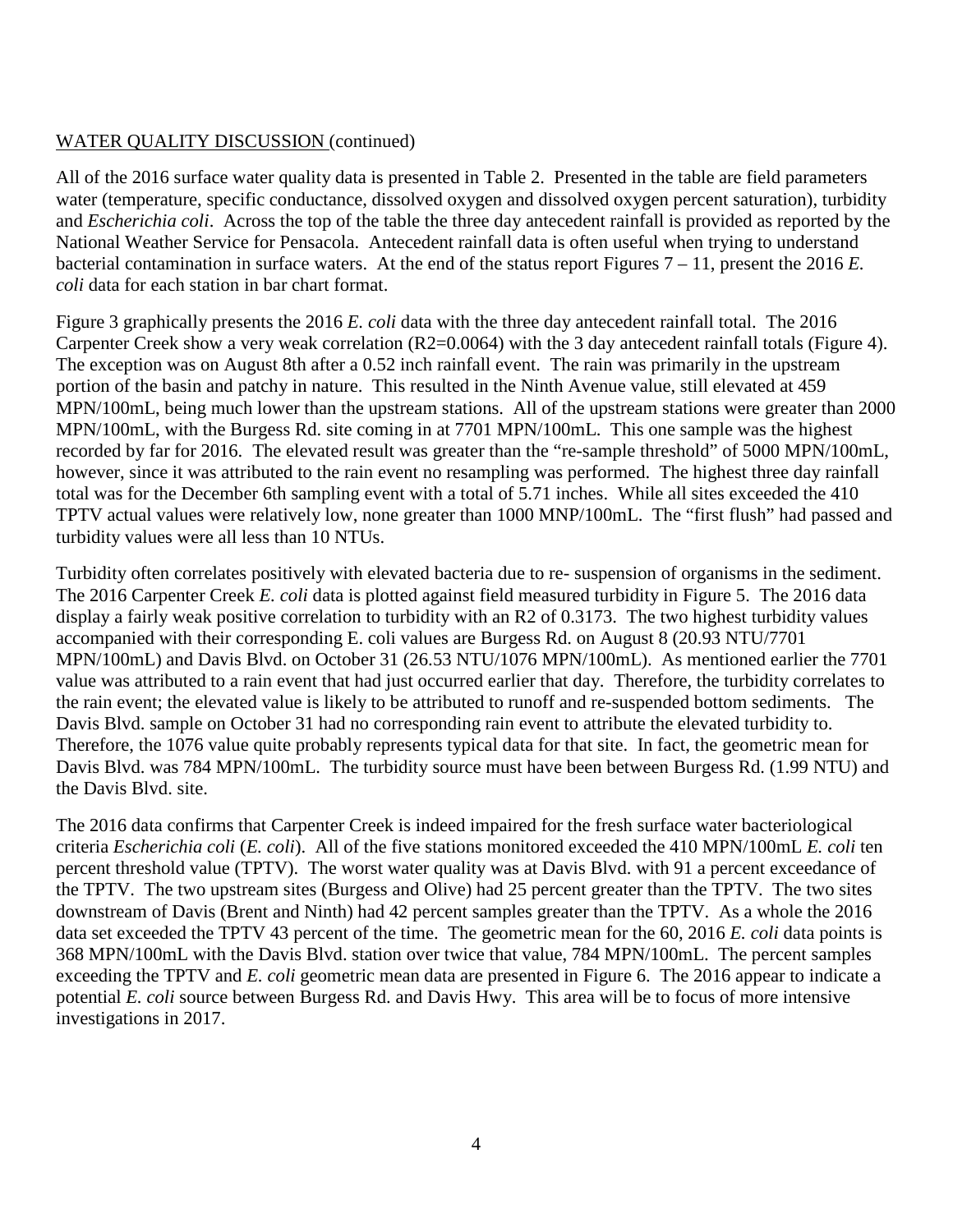

**Figure 2. Map of Carpenter Creek BPCP Sampling Locations**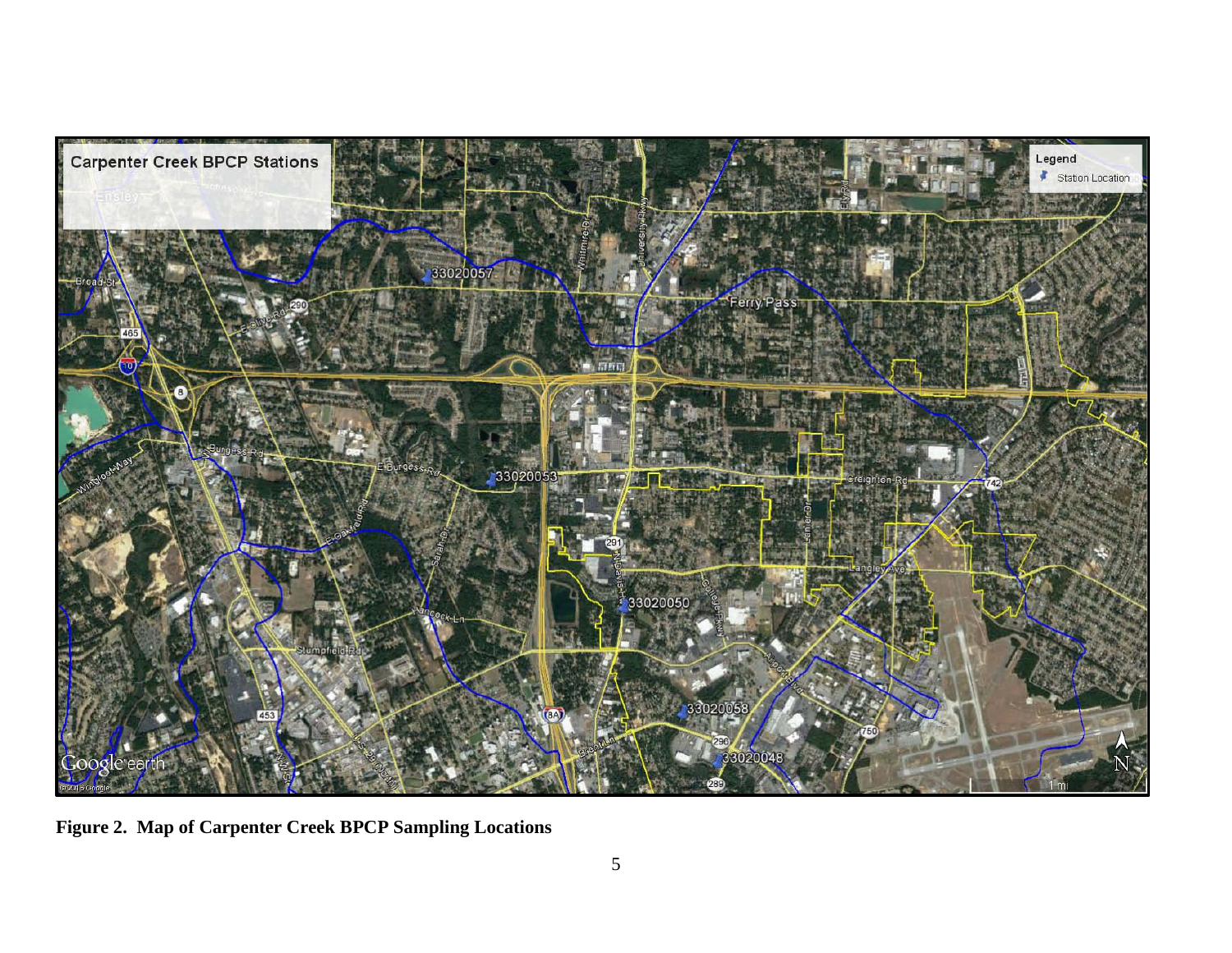# **Table 1. Stations Sample for Carpenter Creek BPCP.**

| <b>NAME/WBID</b>      | <b>STATION</b> | <b>DESCRIPTION</b>            | <b>LATITUDE</b>          | <b>LONGITUDE</b>          |
|-----------------------|----------------|-------------------------------|--------------------------|---------------------------|
| Carpenter Creek (676) | 33020057       | @ Olive Rd.                   | $30^{\circ} 30' 39.5''$  | $87^{\circ}$ 14' 31.5"    |
| Carpenter Creek (676) | 33020053       | @ Burgess Rd.                 | $30^{\circ}$ 29' 38.61"  | $87^{\circ}$ 14' 6.32"    |
| Carpenter Creek (676) | 33020050       | @ Davis Hwy.                  | $30^{\circ}$ 29' 2.9248" | $87^{\circ}$ 13' 21.2649" |
| Carpenter Creek (676) | 33020058       | @ Brent Lane                  | $30^{\circ}$ 28' 31.01"  | $87^\circ 13' 2.8''$      |
| Carpenter Creek (676) | 33020048       | $\omega$ 9 <sup>th</sup> Ave. | 30° 28′ 16.3228″         | 87° 12′ 48.02″            |

### **Table 2. 2016 Water Quality Data.**

| <b>January 25, 2016</b> | 3 Day Rainfall: 0.76"        |                                            |                                   |                                         |            |                           |                           |
|-------------------------|------------------------------|--------------------------------------------|-----------------------------------|-----------------------------------------|------------|---------------------------|---------------------------|
| <b>Station</b>          | <b>Temp</b><br>$(^{\circ}C)$ | <b>Specific</b><br>Cond.<br>$(\mu mho/cm)$ | <b>Dissolved Oxygen</b><br>(mg/L) | <b>Dissolved</b><br>Oxygen<br>$%$ Sat.) | pH<br>(SU) | <b>Turbidity</b><br>(NTU) | E. coli<br>$(MPN/100$ mL) |
| 33020057                | 9.3                          | 75                                         | 9.1                               | 79                                      | 7.0        | 2.34                      | 63                        |
| 33020053                | 9.0                          | 96                                         | 9.7                               | 83                                      | 7.1        | 1.36                      | 173                       |
| 33020050                | 8.9                          | 93                                         | 10.0                              | 85                                      | 7.0        | 1.78                      | 695                       |
| 33020058                | 14.3                         | 85                                         | 8.9                               | 86                                      | 6.7        | 1.38                      | 538                       |
| 33020048                | 15.5                         | 81                                         | 8.7                               | 86                                      | 6.8        | 1.37                      | 315                       |

| 3 Day Rainfall: 0.00"<br><b>February 22, 2016</b> |                              |                                            |                                   |                                           |            |                           |                           |
|---------------------------------------------------|------------------------------|--------------------------------------------|-----------------------------------|-------------------------------------------|------------|---------------------------|---------------------------|
| <b>Station</b>                                    | <b>Temp</b><br>$(^{\circ}C)$ | <b>Specific</b><br>Cond.<br>$(\mu mho/cm)$ | <b>Dissolved Oxygen</b><br>(mg/L) | <b>Dissolved</b><br>Oxygen<br>$(\%$ Sat.) | pH<br>(SU) | <b>Turbidity</b><br>(NTU) | E. coli<br>$(MPN/100$ mL) |
| 33020057                                          | 19.1                         | 116                                        | 6.0                               | 65                                        | 6.7        | 1.04                      | 74                        |
| 33020053                                          | 17.8                         | 106                                        | 7.5                               | 79                                        | 6.8        | 1.25                      | 175                       |
| 33020050                                          | 17.5                         | 104                                        | 7.9                               | 83                                        | 6.7        | 2.28                      | 318                       |
| 33020058                                          | 19.9                         | 91                                         | 7.9                               | 87                                        | 6.6        | 1.41                      | 185                       |
| 33020048                                          | 20.2                         | 84                                         | 8.0                               | 88                                        | 6.8        | 1.47                      | 246                       |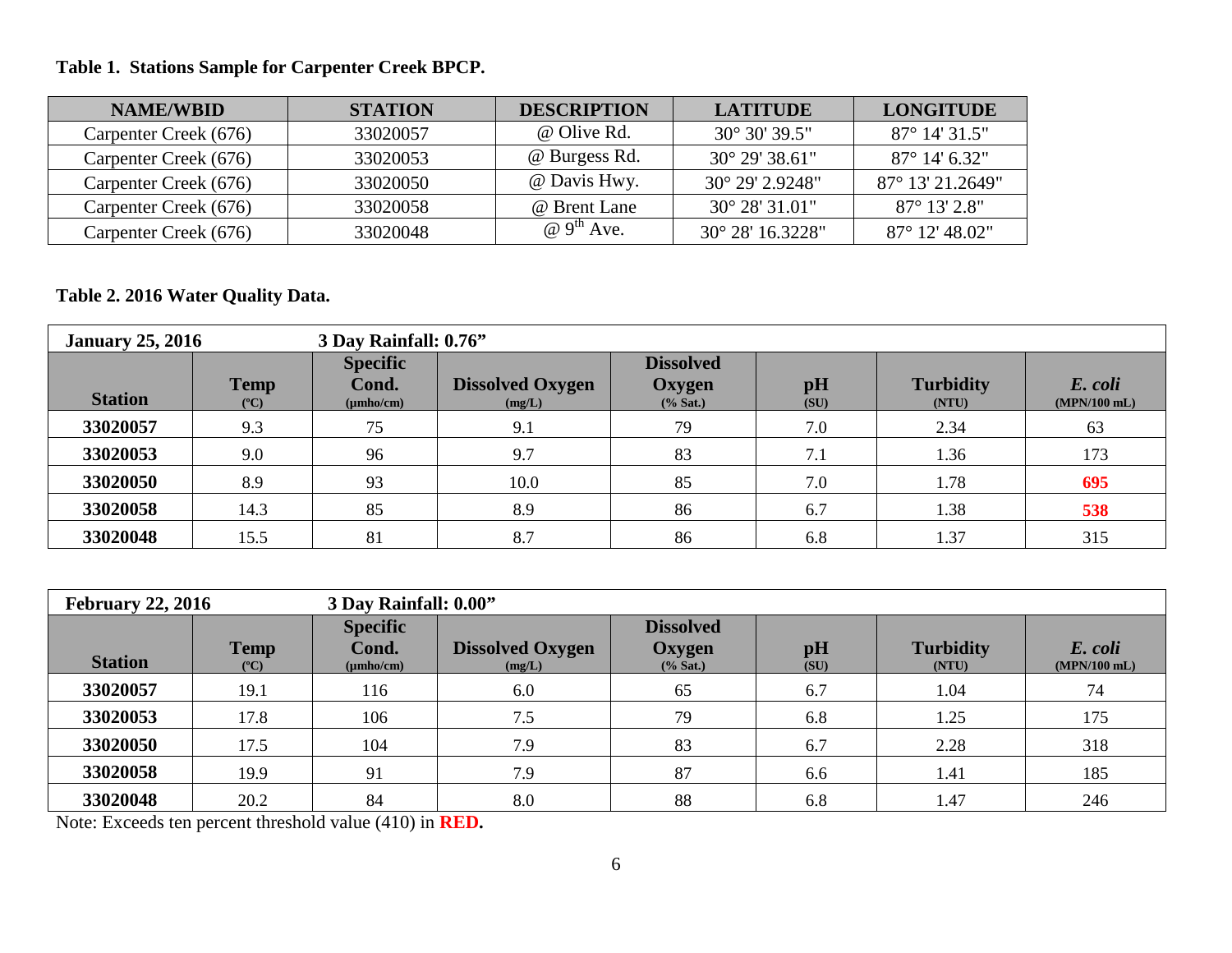| <b>March 8, 2016</b> |                              | 3 Day Rainfall: 0.00"                      |                                   |                                         |                        |                           |                           |  |  |  |  |
|----------------------|------------------------------|--------------------------------------------|-----------------------------------|-----------------------------------------|------------------------|---------------------------|---------------------------|--|--|--|--|
| <b>Station</b>       | <b>Temp</b><br>$(^{\circ}C)$ | <b>Specific</b><br>Cond.<br>$(\mu mho/cm)$ | <b>Dissolved Oxygen</b><br>(mg/L) | <b>Dissolved</b><br>Oxygen<br>$%$ Sat.) | $\mathbf{p}$ H<br>(SU) | <b>Turbidity</b><br>(NTU) | E. coli<br>$(MPN/100$ mL) |  |  |  |  |
| 33020057             | 20.1                         | 93                                         | 7.9                               | 86                                      | 6.7                    | 1.75                      | 201                       |  |  |  |  |
| 33020053             | 18.4                         | 104                                        | 8.7                               | 92                                      | 6.7                    | 1.38                      | 305                       |  |  |  |  |
| 33020050             | 17.4                         | 101                                        | 8.6                               | 89                                      | 6.5                    | 2.18                      | 771                       |  |  |  |  |
| 33020058             | 19.9                         | 91                                         | 8.4                               | 92                                      | 6.2                    | 13.28                     | 504                       |  |  |  |  |
| 33020048             | 20.2                         | 85                                         | 8.4                               | 92                                      | 6.1                    | 2.44                      | 364                       |  |  |  |  |

| <b>April 5, 2016</b> |                              | 3 Day Rainfall: 0.00"                      |                                   |                                           |            |                           |                           |  |  |
|----------------------|------------------------------|--------------------------------------------|-----------------------------------|-------------------------------------------|------------|---------------------------|---------------------------|--|--|
| <b>Station</b>       | <b>Temp</b><br>$(^{\circ}C)$ | <b>Specific</b><br>Cond.<br>$(\mu mho/cm)$ | <b>Dissolved Oxygen</b><br>(mg/L) | <b>Dissolved</b><br>Oxygen<br>$(\%$ Sat.) | pH<br>(SU) | <b>Turbidity</b><br>(NTU) | E. coli<br>$(MPN/100$ mL) |  |  |
| 33020057             | 19.6                         | 82                                         | 6.5                               | 71                                        | 7.3        | 1.72                      | 52                        |  |  |
| 33020053             | 17.6                         | 92                                         | 7.3                               | 76                                        | 7.3        | 1.89                      | 279                       |  |  |
| 33020050             | 18.1                         | 90                                         | 7.8                               | 82                                        | 7.5        | 2.75                      | 410                       |  |  |
| 33020058             | 19.3                         | 86                                         | 8.0                               | 86                                        | 7.5        | 1.99                      | 315                       |  |  |
| 33020048             | 19.6                         | 82                                         | 8.1                               | 87                                        | 7.9        | 1.95                      | 545                       |  |  |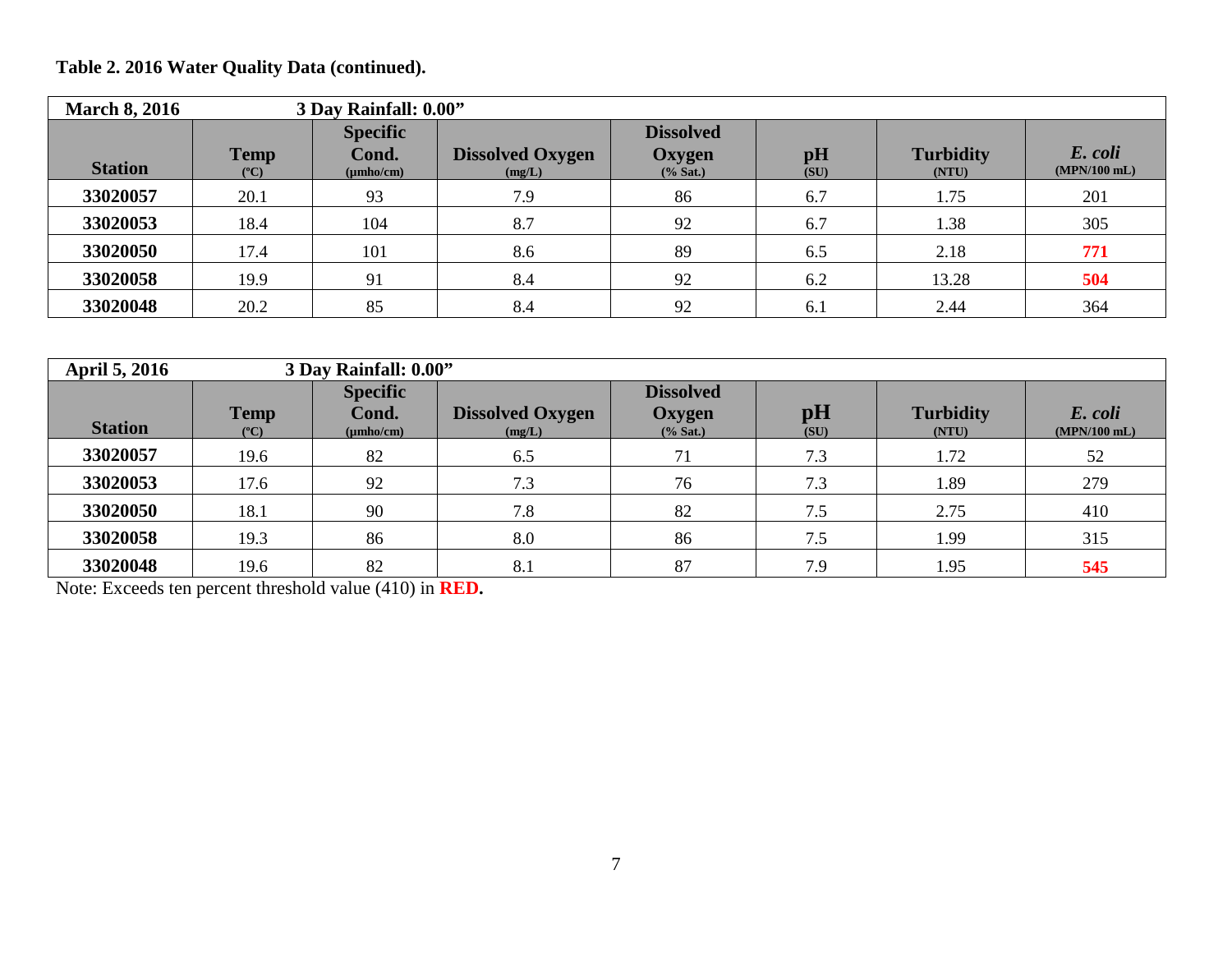| May 3, 2016    |                                |                                            | 3 Day Rainfall: 0.03"             |                                           |            |                           |                           |  |  |  |
|----------------|--------------------------------|--------------------------------------------|-----------------------------------|-------------------------------------------|------------|---------------------------|---------------------------|--|--|--|
| <b>Station</b> | <b>Temp</b><br>$({}^{\circ}C)$ | <b>Specific</b><br>Cond.<br>$(\mu mho/cm)$ | <b>Dissolved Oxygen</b><br>(mg/L) | <b>Dissolved</b><br>Oxygen<br>$(\%$ Sat.) | pH<br>(SU) | <b>Turbidity</b><br>(NTU) | E. coli<br>$(MPN/100$ mL) |  |  |  |
| 33020057       | 26.8                           | 110                                        | 3.6                               | 45                                        | 6.9        | 1.82                      | 422                       |  |  |  |
| 33020053       | 23.1                           | 110                                        | 6.1                               | 71                                        | 7.0        | 1.84                      | 122                       |  |  |  |
| 33020050       | 23.1                           | 108                                        | 6.8                               | 79                                        | 6.9        | 2.61                      | 906                       |  |  |  |
| 33020058       | 22.8                           | 93                                         | 7.5                               | 87                                        | 6.7        | 1.61                      | 359                       |  |  |  |
| 33020048       | 22.3                           | 88                                         | 7.6                               | 87                                        | 6.7        | 1.24                      | 262                       |  |  |  |

| <b>June 13, 2016</b> | 3 Day Rainfall: 0.01"          |                                            |                                   |                                           |            |                           |                           |  |  |  |
|----------------------|--------------------------------|--------------------------------------------|-----------------------------------|-------------------------------------------|------------|---------------------------|---------------------------|--|--|--|
| <b>Station</b>       | <b>Temp</b><br>$({}^{\circ}C)$ | <b>Specific</b><br>Cond.<br>$(\mu mho/cm)$ | <b>Dissolved Oxygen</b><br>(mg/L) | <b>Dissolved</b><br>Oxygen<br>$(\%$ Sat.) | pH<br>(SU) | <b>Turbidity</b><br>(NTU) | E. coli<br>$(MPN/100$ mL) |  |  |  |
| 33020057             | 30.3                           | 119                                        | 3.0                               | 40                                        | 6.9        | 2.49                      | 146                       |  |  |  |
| 33020053             | 26.7                           | 116                                        | 5.5                               | 68                                        | 7.0        | 2.05                      | 279                       |  |  |  |
| 33020050             | 26.7                           | 112                                        | 6.4                               | 80                                        | 6.8        | 2.68                      | 771                       |  |  |  |
| 33020058             | 24.8                           | 94                                         | 7.5                               | 90                                        | 6.7        | 1.44                      | 259                       |  |  |  |
| 33020048             | 24.3                           | 87                                         | 7.4                               | 89                                        | 6.7        | 1.24                      | 275                       |  |  |  |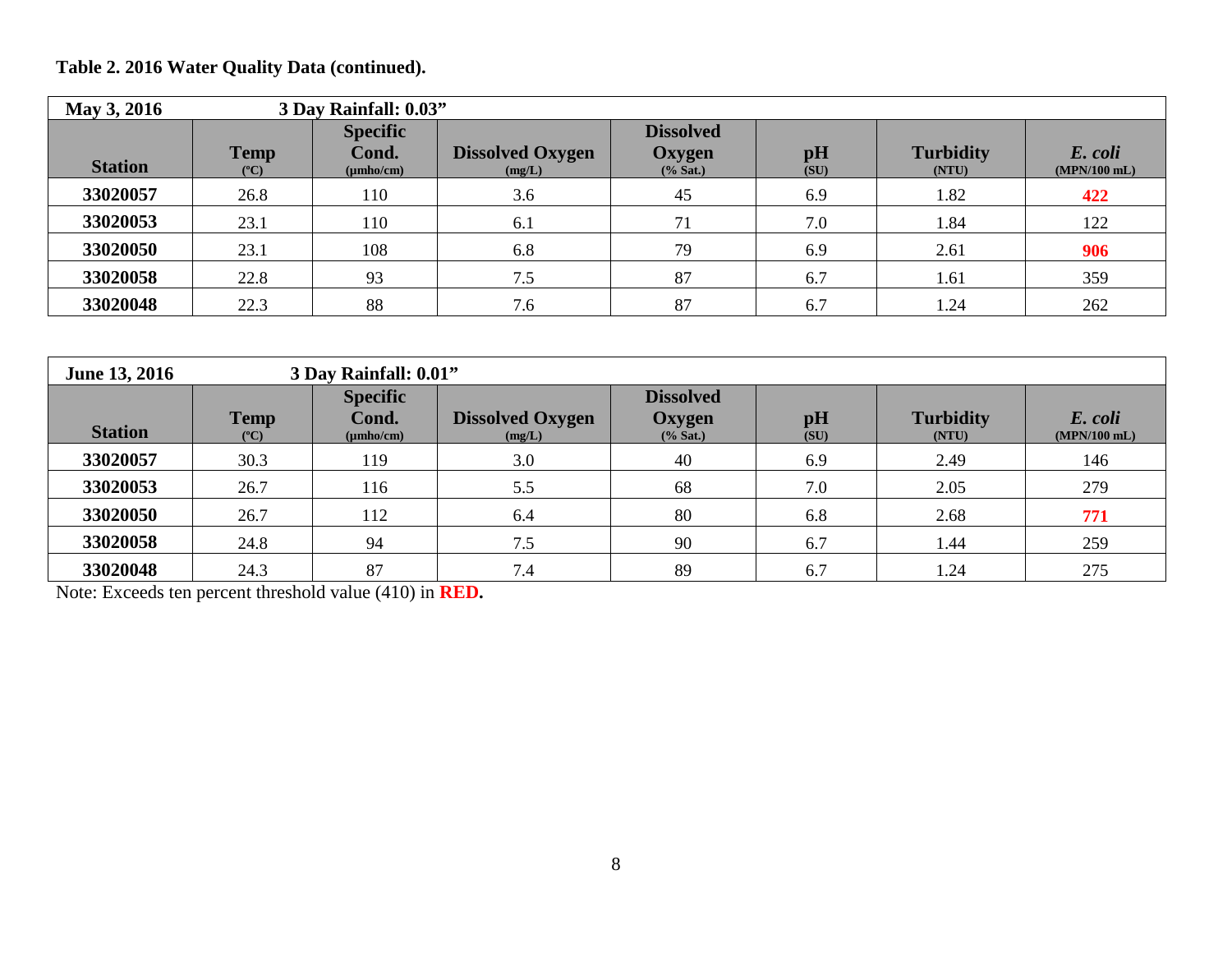| <b>July 11, 2016</b> | 3 Day Rainfall: 0.26"        |                                            |                                   |                                           |            |                           |                           |  |  |  |
|----------------------|------------------------------|--------------------------------------------|-----------------------------------|-------------------------------------------|------------|---------------------------|---------------------------|--|--|--|
| <b>Station</b>       | <b>Temp</b><br>$(^{\circ}C)$ | <b>Specific</b><br>Cond.<br>$(\mu mho/cm)$ | <b>Dissolved Oxygen</b><br>(mg/L) | <b>Dissolved</b><br>Oxygen<br>$(\%$ Sat.) | pH<br>(SU) | <b>Turbidity</b><br>(NTU) | E. coli<br>$(MPN/100$ mL) |  |  |  |
| 33020057             | 29.5                         | 119                                        | 1.7                               | 23                                        | 6.8        | 2.23                      | 110                       |  |  |  |
| 33020053             | 26.4                         | 106                                        | 5.5                               | 68                                        | 7.2        | 3.22                      | 749                       |  |  |  |
| 33020050             | 26.3                         | 104                                        | 6.2                               | 77                                        | 7.3        | 3.99                      | 990                       |  |  |  |
| 33020058             | 25.0                         | 90                                         | 7.0                               | 84                                        | 7.1        | 2.49                      | 471                       |  |  |  |
| 33020048             | 24.7                         | 82                                         | 6.9                               | 83                                        | 6.8        | 2.86                      | 842                       |  |  |  |

| <b>August 8, 2016</b> |                                | 3 Day Rainfall: 0.52"                      |                                   |                                         |            |                           |                           |  |  |  |
|-----------------------|--------------------------------|--------------------------------------------|-----------------------------------|-----------------------------------------|------------|---------------------------|---------------------------|--|--|--|
| <b>Station</b>        | <b>Temp</b><br>$({}^{\circ}C)$ | <b>Specific</b><br>Cond.<br>$(\mu mho/cm)$ | <b>Dissolved Oxygen</b><br>(mg/L) | <b>Dissolved</b><br>Oxygen<br>$%$ Sat.) | pH<br>(SU) | <b>Turbidity</b><br>(NTU) | E. coli<br>$(MPN/100$ mL) |  |  |  |
| 33020057              | 29.8                           | 67                                         | 4.6                               | 61                                      | 6.7        | 4.90                      | 2909                      |  |  |  |
| 33020053              | 27.0                           | 68                                         | 5.2                               | 65                                      | 6.8        | 20.93                     | 7701                      |  |  |  |
| 33020050              | 27.8                           | 79                                         | 6.1                               | 77                                      | 6.9        | 4.66                      | 2723                      |  |  |  |
| 33020058              | 26.2                           | 80                                         | 6.7                               | 84                                      | 6.8        | 2.92                      | 3654                      |  |  |  |
| 33020048              | 25.8                           | 76                                         | 7.0                               | 86                                      | 6.8        | 2.39                      | 459                       |  |  |  |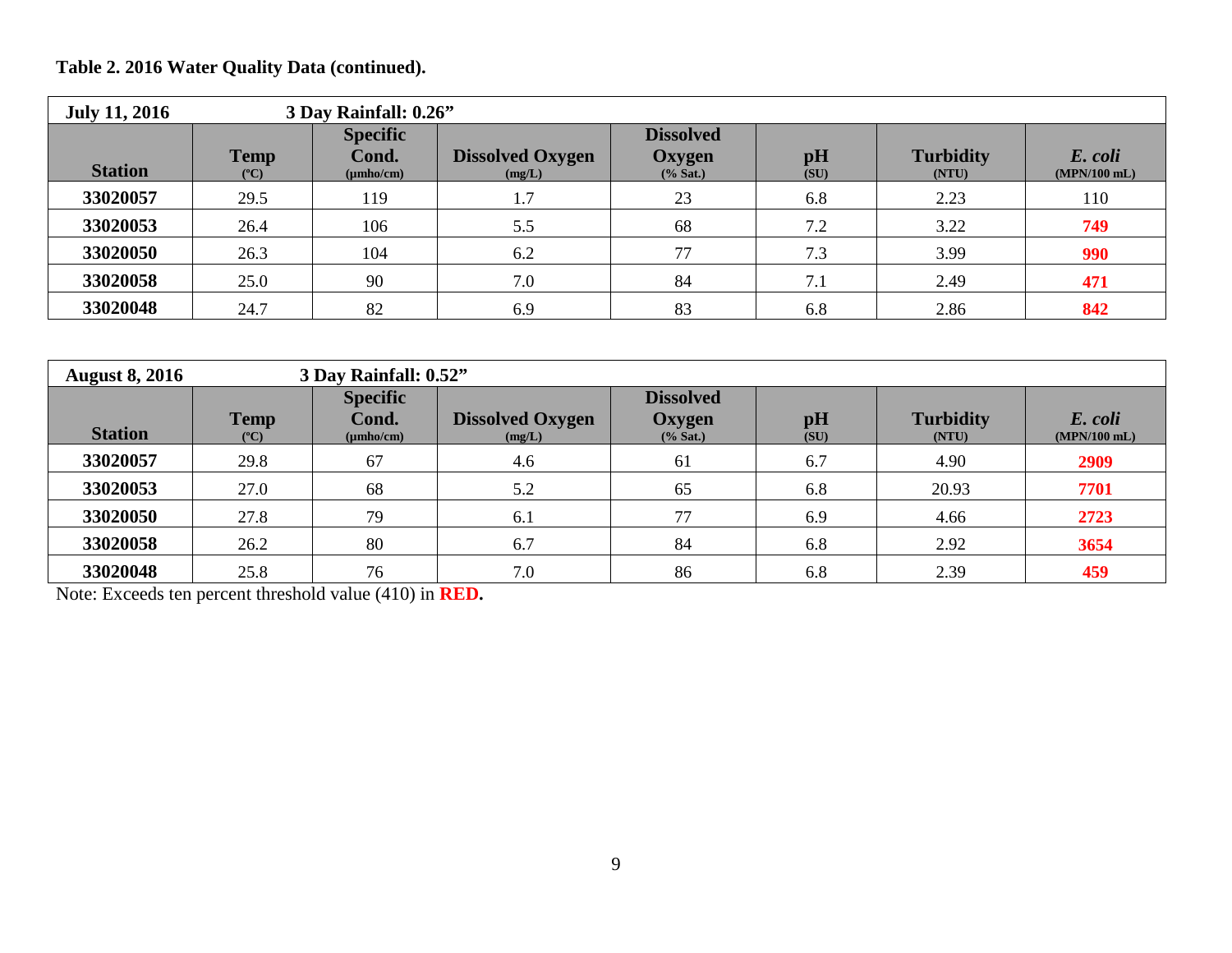| September 6, 2016 |                              | 3 Day Rainfall: 0.00"                      |                                   |                                         |                        |                           |                           |
|-------------------|------------------------------|--------------------------------------------|-----------------------------------|-----------------------------------------|------------------------|---------------------------|---------------------------|
| <b>Station</b>    | <b>Temp</b><br>$(^{\circ}C)$ | <b>Specific</b><br>Cond.<br>$(\mu mho/cm)$ | <b>Dissolved Oxygen</b><br>(mg/L) | <b>Dissolved</b><br>Oxygen<br>$%$ Sat.) | $\mathbf{p}$ H<br>(SU) | <b>Turbidity</b><br>(NTU) | E. coli<br>$(MPN/100$ mL) |
| 33020057          | 29.2                         | 110                                        | 2.4                               | 31                                      | 6.7                    | 2.49                      | 52                        |
| 33020053          | 26.8                         | 112                                        | 5.2                               | 65                                      | 6.8                    | 3.60                      | 328                       |
| 33020050          | 26.7                         | 110                                        | 6.4                               | 79                                      | 6.8                    | 2.84                      | 813                       |
| 33020058          | 25.4                         | 96                                         | 7.1                               | 86                                      | 6.5                    | 1.76                      | 241                       |
| 33020048          | 25.1                         | 89                                         | 7.2                               | 87                                      | 6.7                    | 1.46                      | 638                       |

| <b>October 3, 2016</b> |                              | 3 Day Rainfall: 0.00"                      |                                   |                                           |            |                           |                           |
|------------------------|------------------------------|--------------------------------------------|-----------------------------------|-------------------------------------------|------------|---------------------------|---------------------------|
| <b>Station</b>         | <b>Temp</b><br>$(^{\circ}C)$ | <b>Specific</b><br>Cond.<br>$(\mu mho/cm)$ | <b>Dissolved Oxygen</b><br>(mg/L) | <b>Dissolved</b><br>Oxygen<br>$(\%$ Sat.) | pH<br>(SU) | <b>Turbidity</b><br>(NTU) | E. coli<br>$(MPN/100$ mL) |
| 33020057               | 25.2                         | 101                                        | 2.8                               | 34                                        | 7.0        | 2.39                      | 30                        |
| 33020053               | 22.7                         | 104                                        | 6.4                               | 75                                        | 7.2        | 2.01                      | 146                       |
| 33020050               | 22.4                         | 104                                        | 7.4                               | 86                                        | 7.0        | 2.67                      | 602                       |
| 33020058               | 23.0                         | 93                                         | 7.3                               | 86                                        | 6.9        | 1.76                      | 256                       |
| 33020048               | 22.7                         | 87                                         | 7.5                               | 87                                        | 7.4        | 1.46                      | 275                       |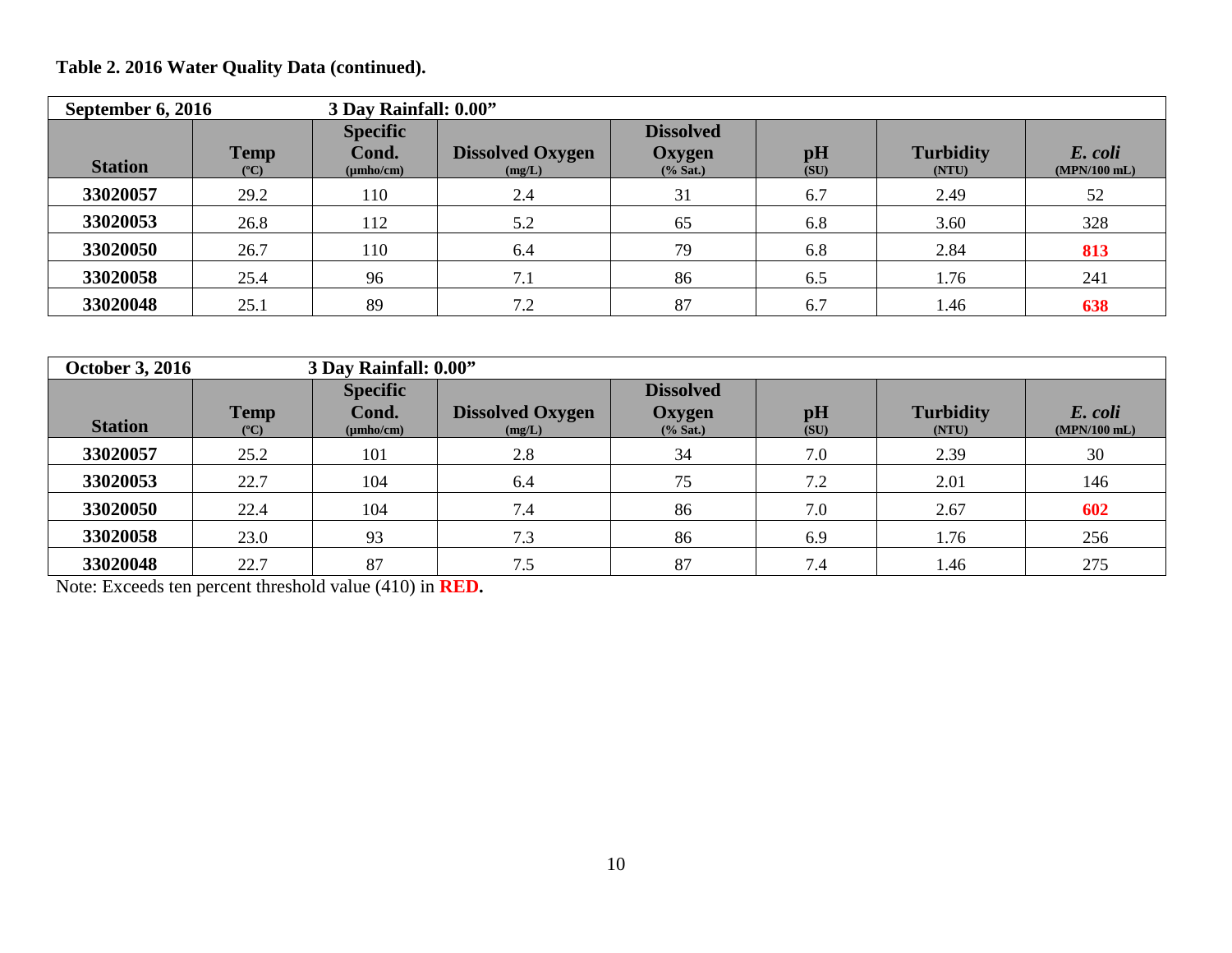| October 31, 2016 (for November) |                              |                                            | 3 Day Rainfall: 0.00"             |                                           |            |                           |                           |  |
|---------------------------------|------------------------------|--------------------------------------------|-----------------------------------|-------------------------------------------|------------|---------------------------|---------------------------|--|
| <b>Station</b>                  | <b>Temp</b><br>$(^{\circ}C)$ | <b>Specific</b><br>Cond.<br>$(\mu mho/cm)$ | <b>Dissolved Oxygen</b><br>(mg/L) | <b>Dissolved</b><br>Oxygen<br>$(\%$ Sat.) | pH<br>(SU) | <b>Turbidity</b><br>(NTU) | E. coli<br>$(MPN/100$ mL) |  |
| 33020057                        | 22.0                         | 115                                        | 1.8                               | 20                                        | 6.7        | 3.10                      | 199                       |  |
| 33020053                        | 21.0                         | 124                                        | 6.4                               | 71                                        | 6.8        | 1.99                      | 146                       |  |
| 33020050                        | 20.8                         | 120                                        | 7.5                               | 83                                        | 6.6        | 26.53                     | 1076                      |  |
| 33020058                        | 22.3                         | 96                                         | 7.1                               | 82                                        | 6.5        | 1.47                      | 193                       |  |
| 33020048                        | 22.4                         | 88                                         | 7.5                               | 86                                        | 6.7        | 1.27                      | 253                       |  |

| <b>December 6, 2016</b> |                              | 3 Day Rainfall: 5.71"                      |                                   |                                           |            |                           |                           |
|-------------------------|------------------------------|--------------------------------------------|-----------------------------------|-------------------------------------------|------------|---------------------------|---------------------------|
| <b>Station</b>          | <b>Temp</b><br>$(^{\circ}C)$ | <b>Specific</b><br>Cond.<br>$(\mu mho/cm)$ | <b>Dissolved Oxygen</b><br>(mg/L) | <b>Dissolved</b><br>Oxygen<br>$(\%$ Sat.) | pH<br>(SU) | <b>Turbidity</b><br>(NTU) | E. coli<br>$(MPN/100$ mL) |
| 33020057                | 19.1                         | 74                                         | 3.8                               | 42                                        | 6.8        | 3.21                      | 962                       |
| 33020053                | 18.6                         | 85                                         | 6.8                               | 73                                        | 7.0        | 3.51                      | 610                       |
| 33020050                | 18.7                         | 79                                         | 7.6                               | 82                                        | 6.7        | 6.13                      | 776                       |
| 33020058                | 19.5                         | 77                                         | 7.9                               | 86                                        | 6.4        | 5.19                      | 618                       |
| 33020048                | 19.6                         | 75                                         | 7.9                               | 86                                        | 6.1        | 5.81                      | 766                       |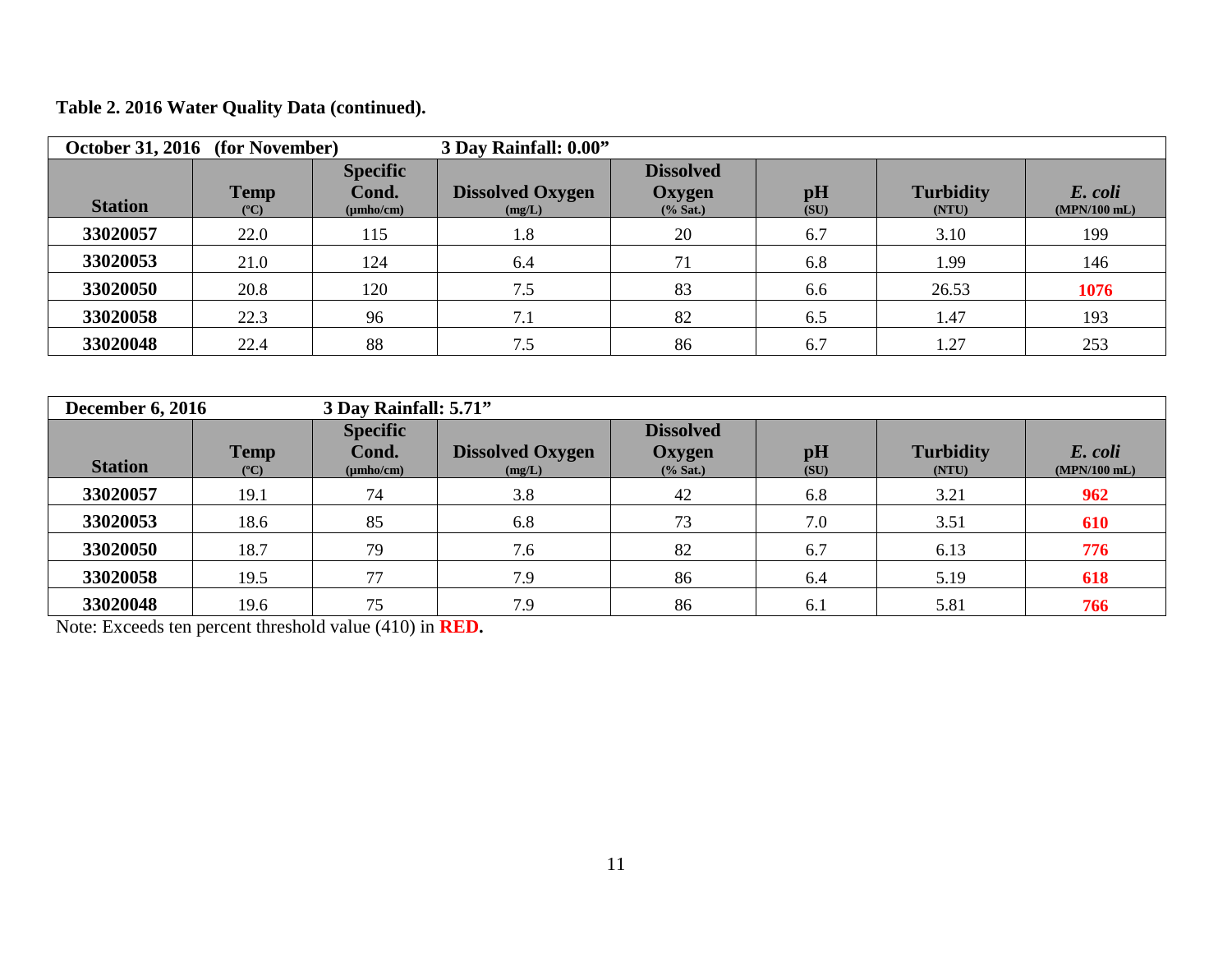

**Figure 3. 2016 BPCP Carpenter Creek** *E.coli* **and 3 day antecedent rainfall data.**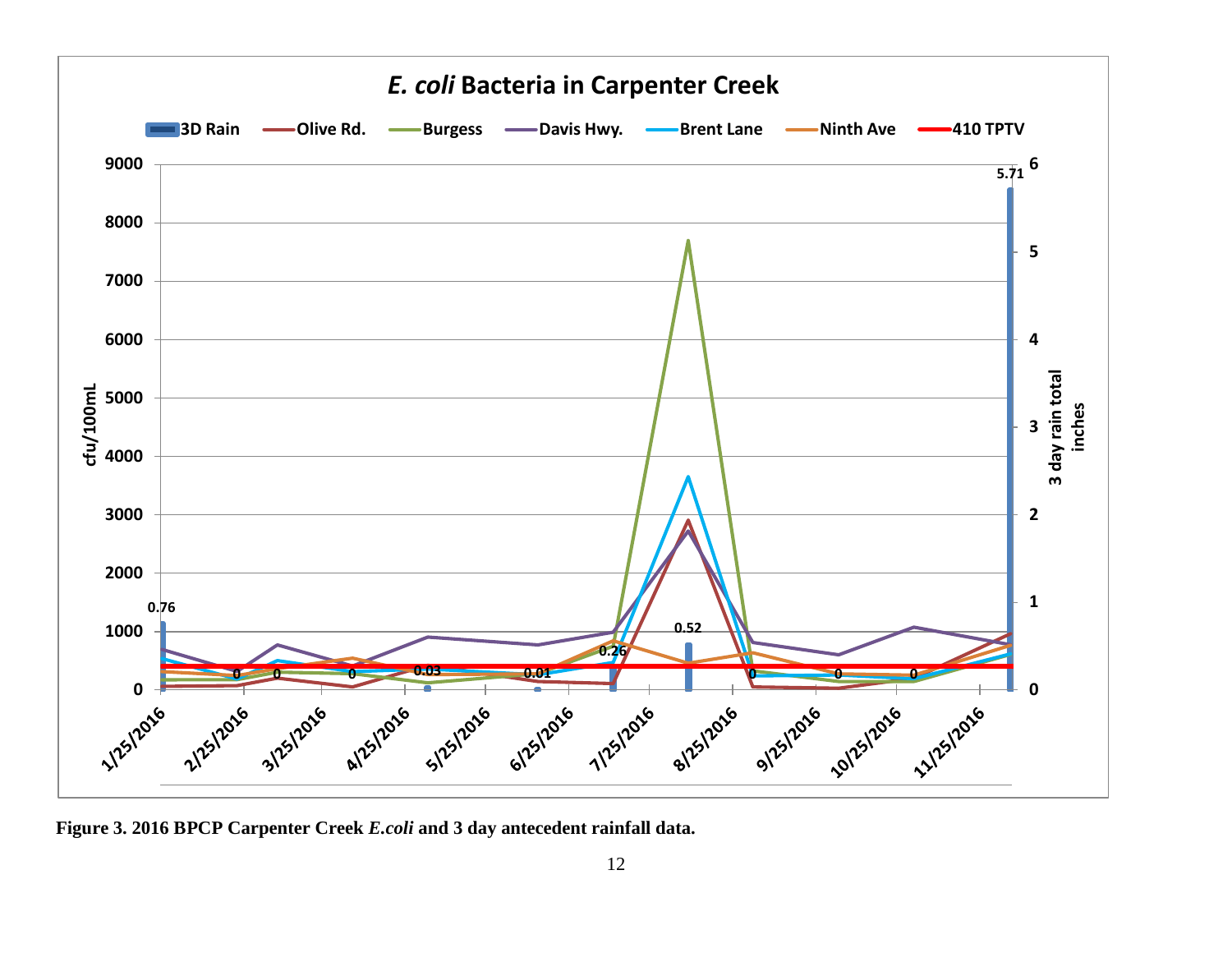

Figure 4. 2016 BPCP Carpenter Creek correlation between *E.coli* and 3 day antecedent rainfall data ( $\mathbb{R}^2 = 0.0064$ ).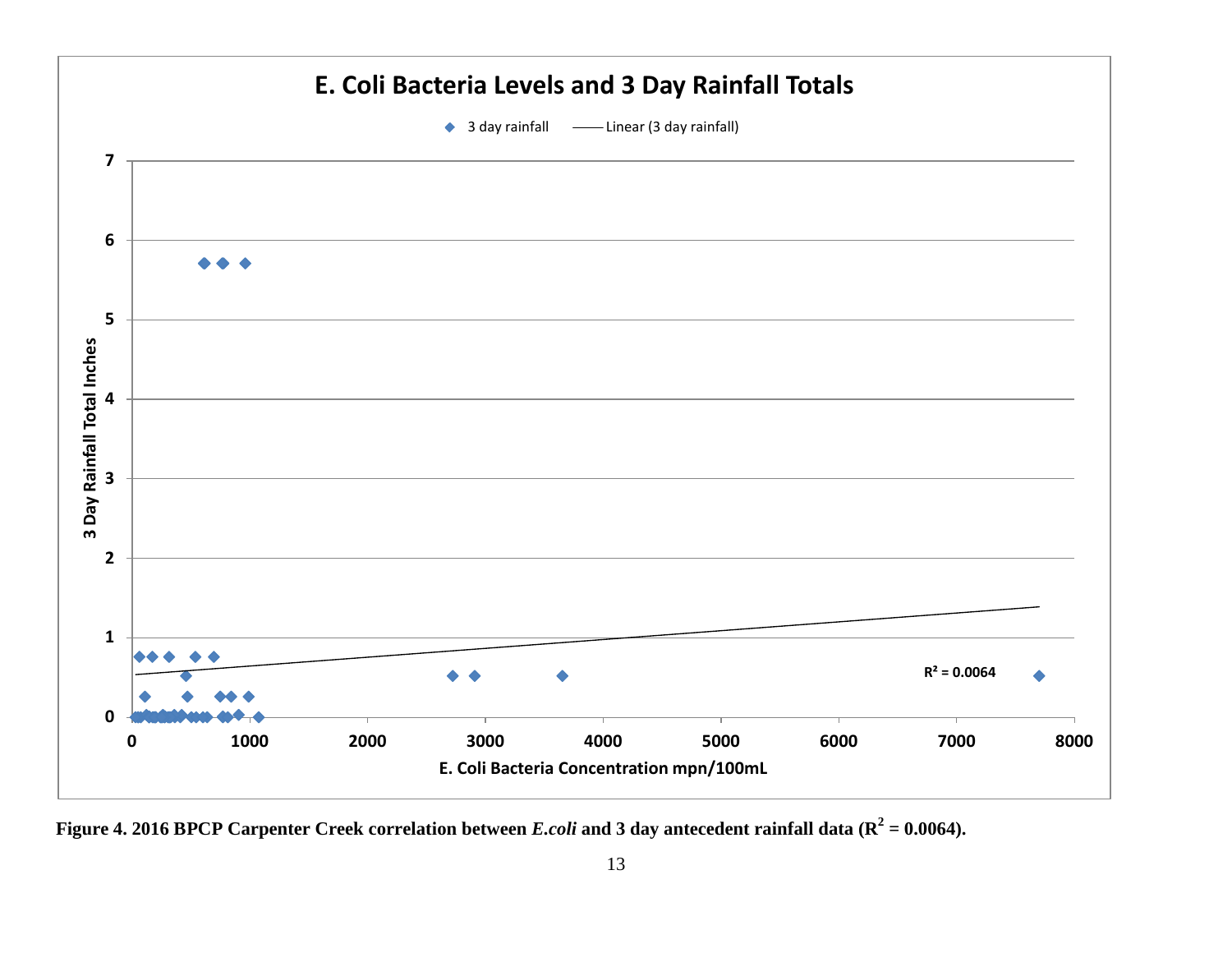

**Figure 5. 2016 BPCP Carpenter Creek correlation between** *E.coli* **and turbidity (** $\mathbf{R}^2 = 0.3173$ **).**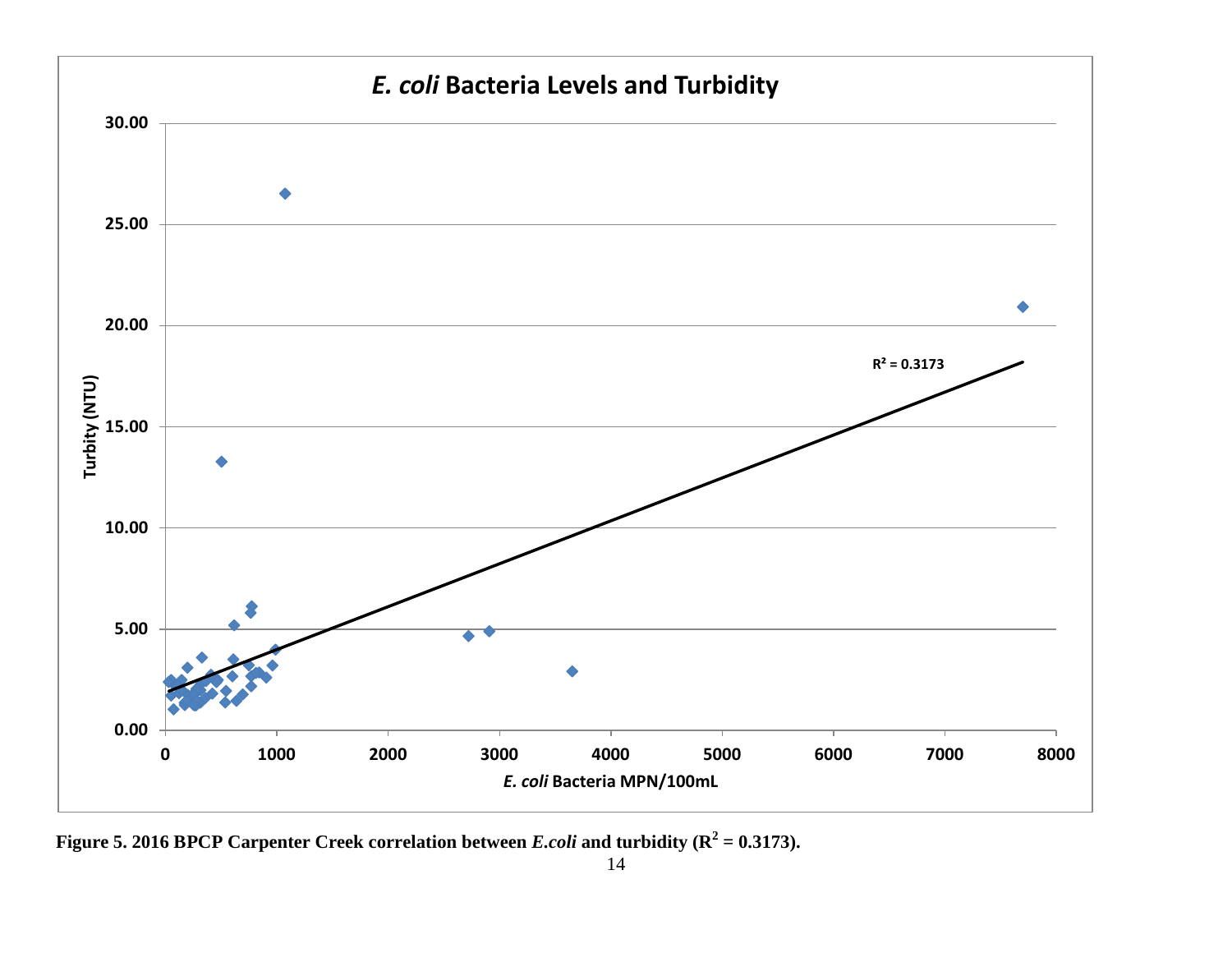

**Figure 6. 2016 BPCP Carpenter Creek exceedence of ten percent threshold value of 410 MPN/100mL criteria and** *E. coli* **geometric means.**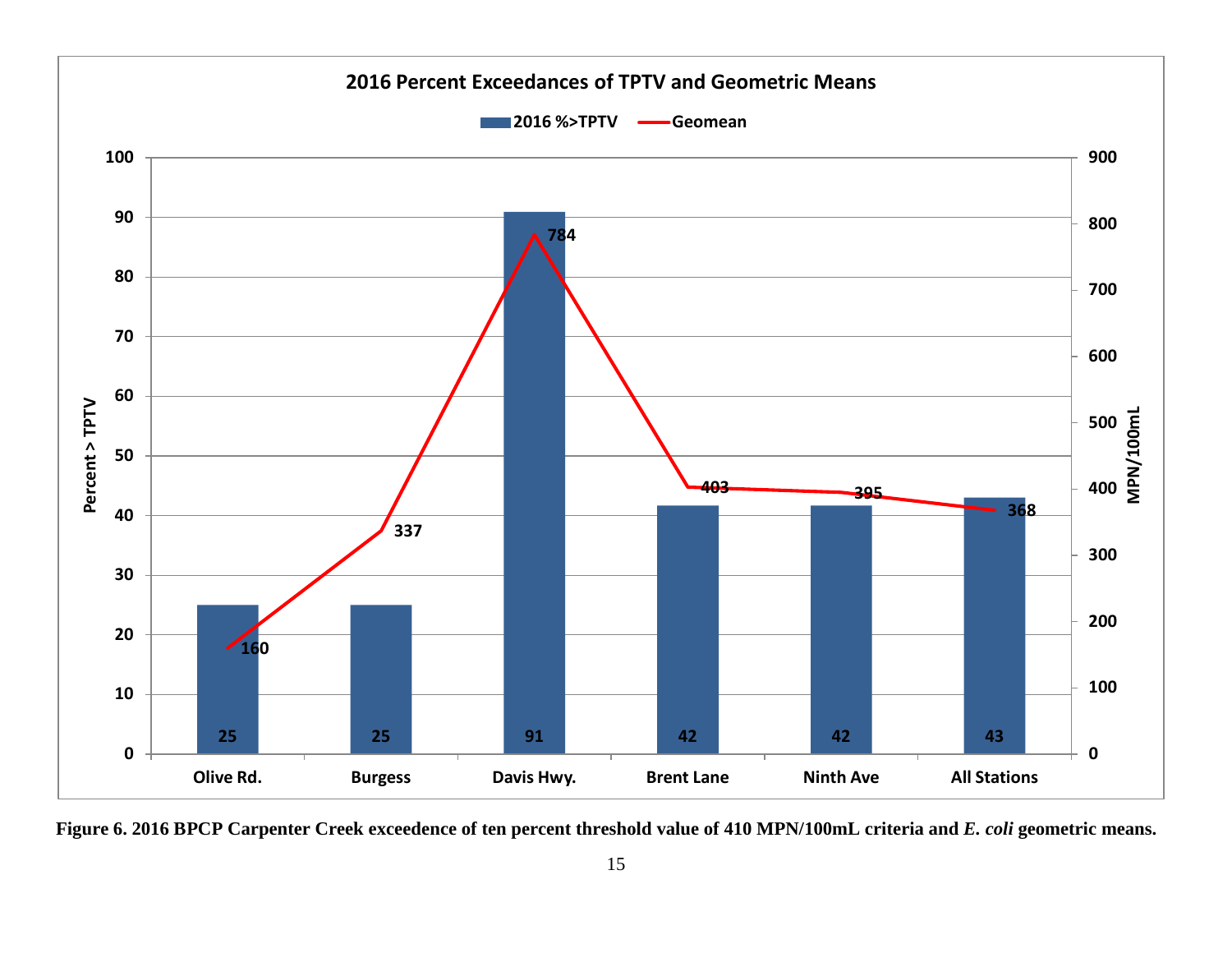

**Figure 7. 2016 BPCP Carpenter Creek** *E.coli* **results for Olive Road (33020057) sampling location.**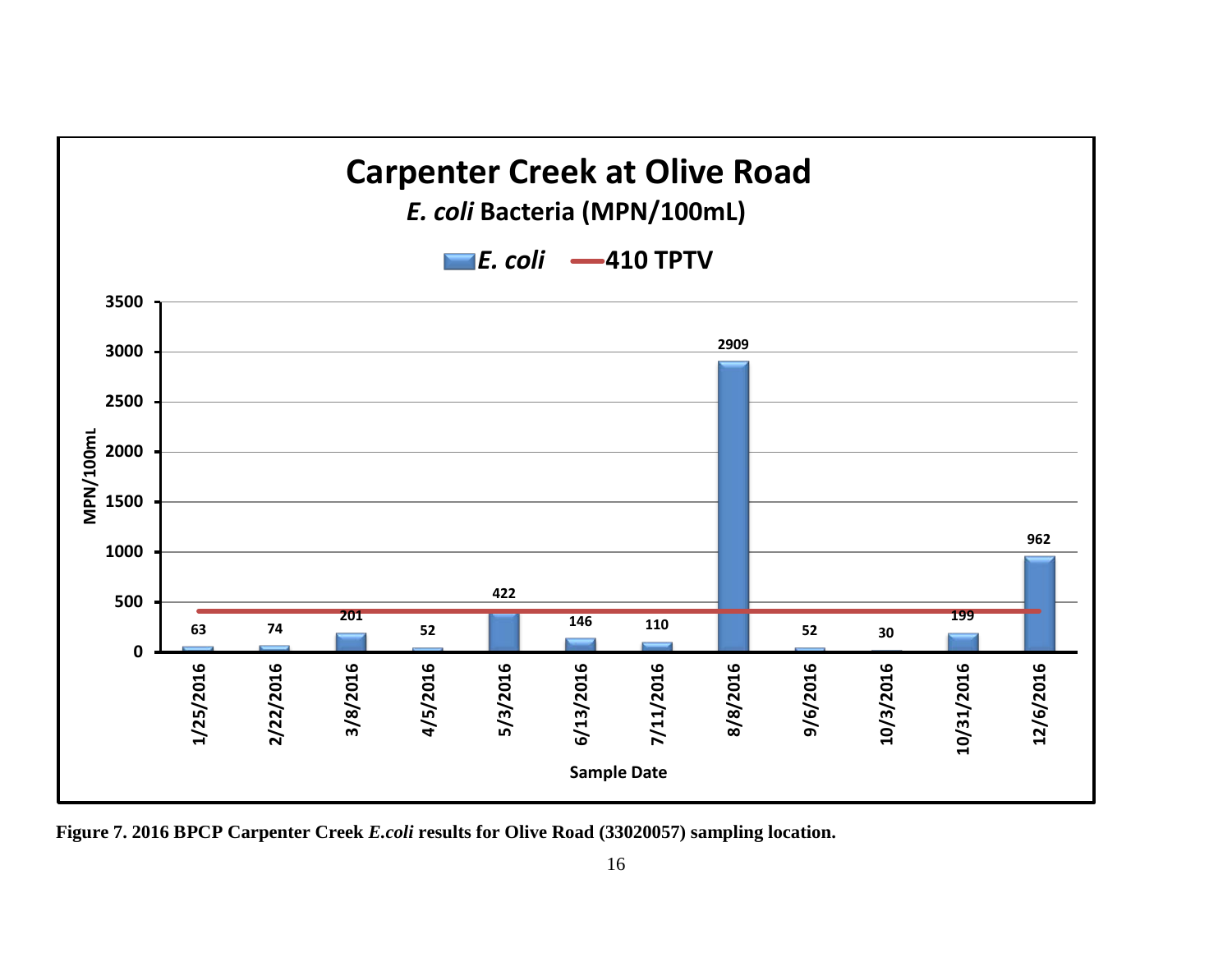

**Figure 8. 2016 BPCP Carpenter Creek** *E.coli* **results for Burgess Road (33020053) sampling location.**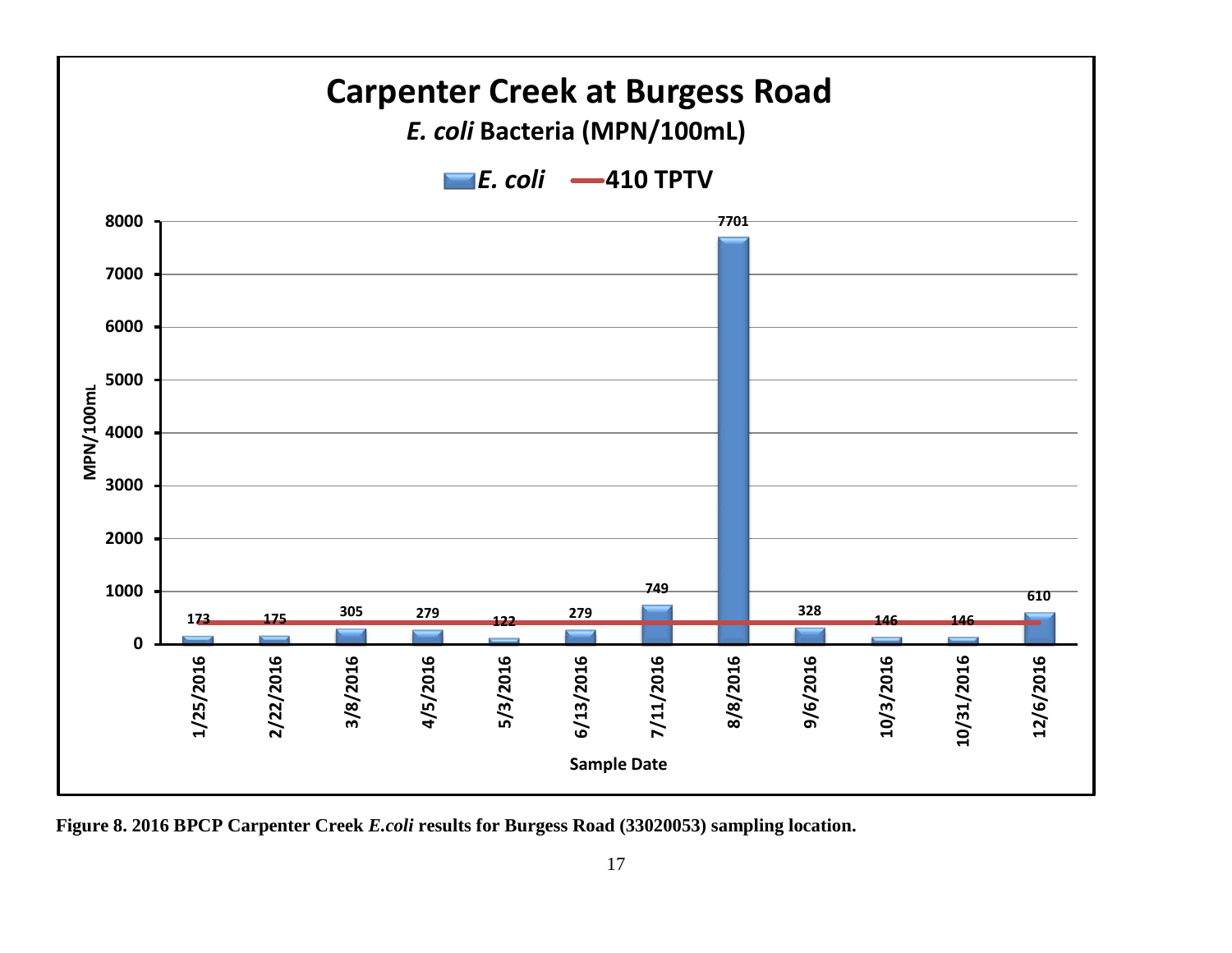

**Figure 9. 2016 BPCP Carpenter Creek** *E.coli* **results for Davis Highway (33020050) sampling location.**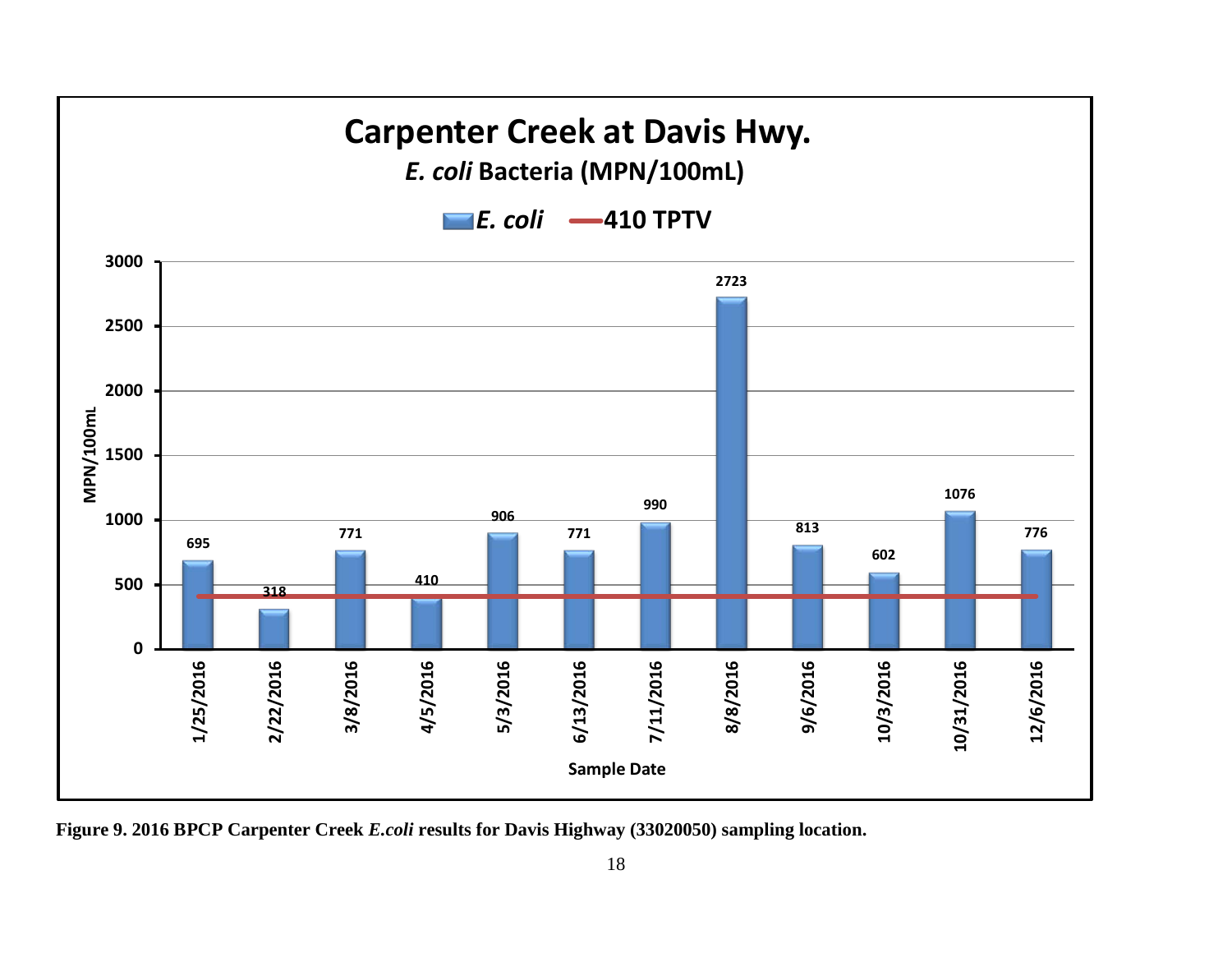

**Figure 10. 2016 BPCP Carpenter Creek** *E.coli* **results for Brent Lane (33020058) sampling location.**